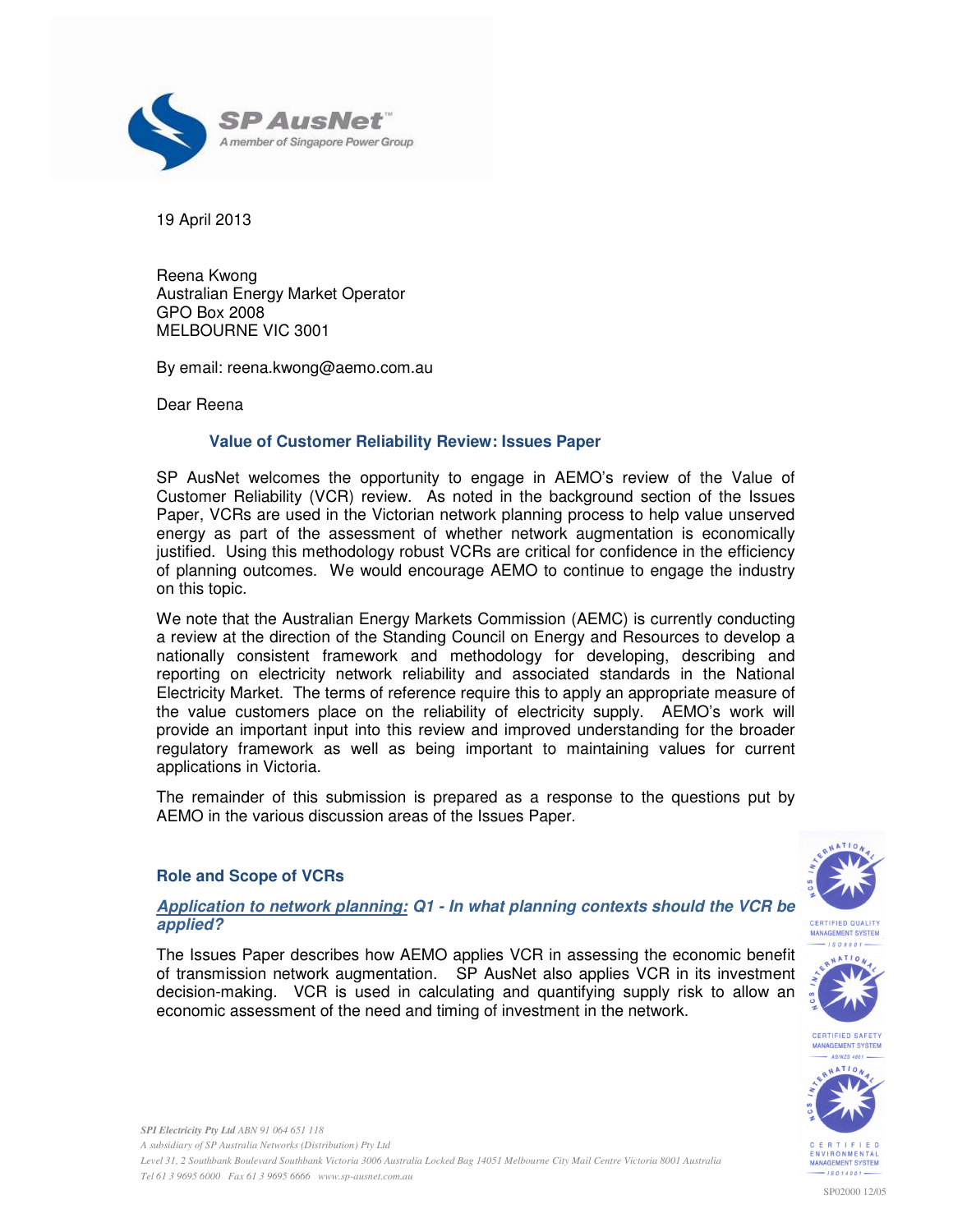VCR is also used in decisions relating to:

- network support (demand management and embedded generation) proposals;
- network augmentation options;
- network asset renewal options;
- network reliability improvement proposals; and
- could also be used in the evaluation of quality of supply constraints and proposals to relieve such constraints.

In the probabilistic planning approach applied by SP AusNet, and AEMO, changes made to VCR have a direct impact on the level of investment, and accordingly on the design level of network reliability. However, SP AusNet considers that VCR is relatively stable over a 5 year planning horizon, but that volatility may present due to imperfect measurement capability.

The Issues Paper discusses whether loss of supply at the most critical time is appropriate. SP AusNet submits that the VCR applicable will differ depending on the risk to be addressed:

- for augmentation works, that are adding capacity to the network, consideration should be given to Peak MWh and the value of unserved energy at this time, when supply would be at risk; whereas
- for asset replacement works, where supply risk does not relate to network utilisation, consideration should be given to average MWh and the average value of unserved energy.

The methodology for assessment of VCR should take into account that the loss of supply duration may not be known until rectification works have commenced. This creates additional uncertainty and likely discomfort for customers. For example, customers may need to consider whether they need to find alternative accommodation, the cost, and when should they make such a decision.

### **Application to Network Planning: Q2 - In what network regulation contexts should the VCR be applied?**

The VCR has been integral to the AER Distribution Service Target Performance Incentive Scheme that has been applied in Victoria. The scheme has been very effective in ensuring superior reliability at minimum cost for Victorian consumers without stipulating deterministic reliability planning standards. This incentive-based regime provides for greater innovation to drive efficient and enhanced reliability outcomes.

To maintain the scheme's effectiveness over time it is important that the AEMO process supports the AER's continued development of the scheme. In particular, VCR values that support the option for a more targeted scheme would enhance the development of the regulatory framework.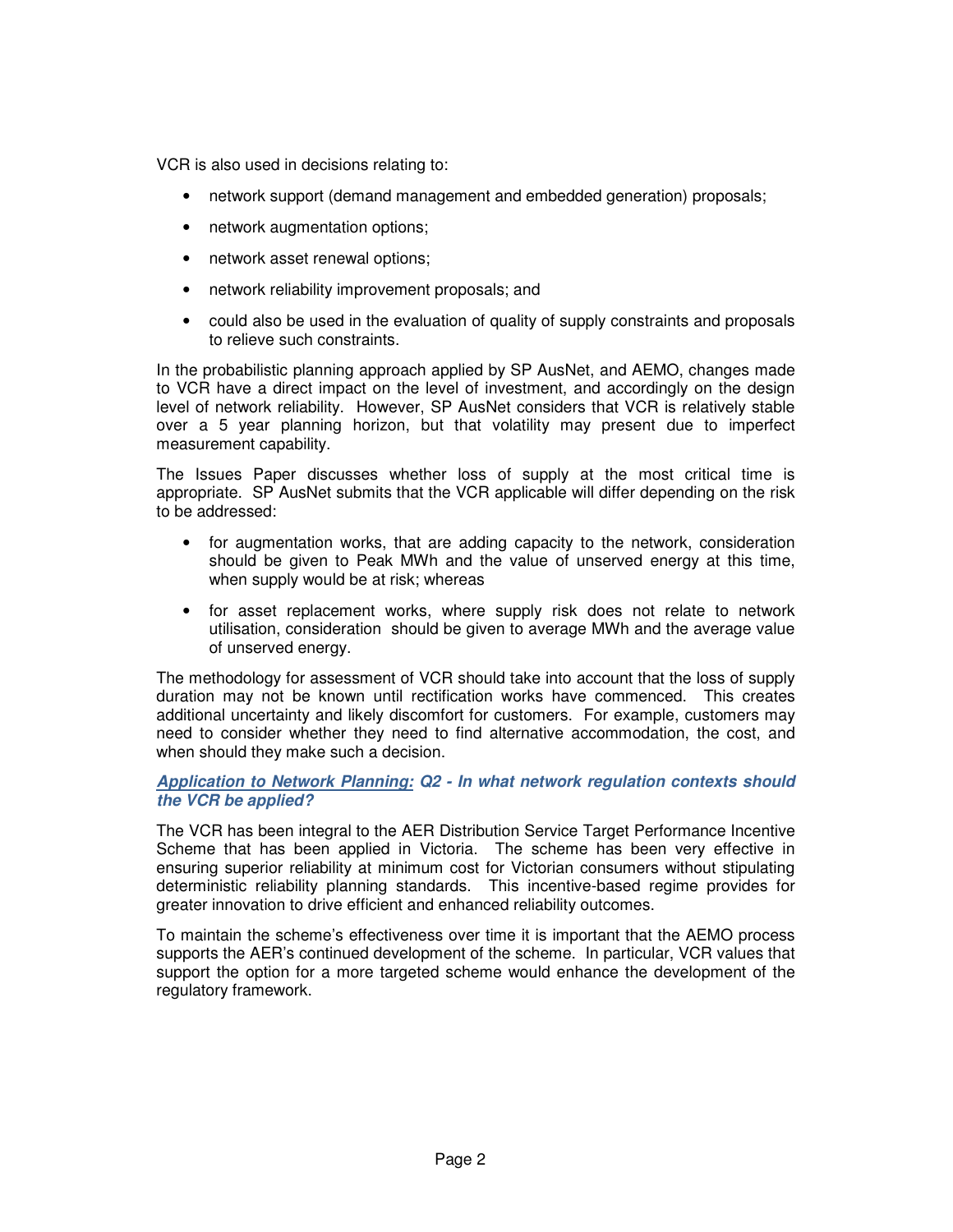SP AusNet suggests that there are two opportunities for AEMO's review to assess, which will improve understanding of how customers value electricity service:

- the value customers put on quality of supply as opposed to reliability (this has been flagged in the current AER STPIS guideline as topic worthy of further exploration); and
- the differential between the VCR for planned (prior-notice) outages as distinct to the impact of unplanned outages.

### **Methodologies for Deriving VCRs**

**Regional VCRs: Q6 - For AEMO's 2013 review, should VCRs be calculated on a regional or sector-specific basis? Why?** 

Improved granularity of VCRs would be beneficial, particularly at the transmission connection point level. An understanding of regional VCR is important, however to understand this also requires an understanding of the customer base in a region. To some extent regional VCR can be derived from regional VCR.

The societal impacts of broad transmission impacts should also be considered. The Issues Paper notes a VCR study indicating this to be a low factor, however SP AusNet considers the impact should be reviewed thoroughly. The impacts of public transport outages for example on the public would not be identified through the public transport business' valuation and may not be captured in transport dependent customers' valuations. A large number of such impacts may coincide.

For distribution networks in particular, however, the application of highly granular values may be administratively difficult. Currently the STPIS considers reliability performance by CBD, Urban, Short Rural and Long Rural feeder classifications, rather than regional. Overlay of a more regional basis, or increased disaggregation may not be appropriate for this purpose.

### **Regional VCRs: Q7: How could sector-specific VCRs be re-weighted to reflect geographical considerations?**

As noted in response to Question 6 SP AusNet is supportive of AEMO seeking to determine VCRs on both sectorial and regional basis. We would encourage AEMO to align those splits with existing definitions within the relevant jurisdictions.

However, it must be recognised that given the imprecision of measuring VCR values the conclusion at the end of the process may be that some splits cannot be meaningfully made.

The weighting of VCRs may be appropriate for both planning and regulatory purposes but can be determined separately to the current process if the underlying VCRs by sector/region are calculated.

**Approaches to deriving VCR: Question 9 - Which approach (or combination of approaches) to deriving VCR should AEMO consider employing? Are there any other possible approaches not listed?** 

AEMO has well developed existing methodologies to determine the VCR and these should continue to be utilised and improved. However, it is considered good practice that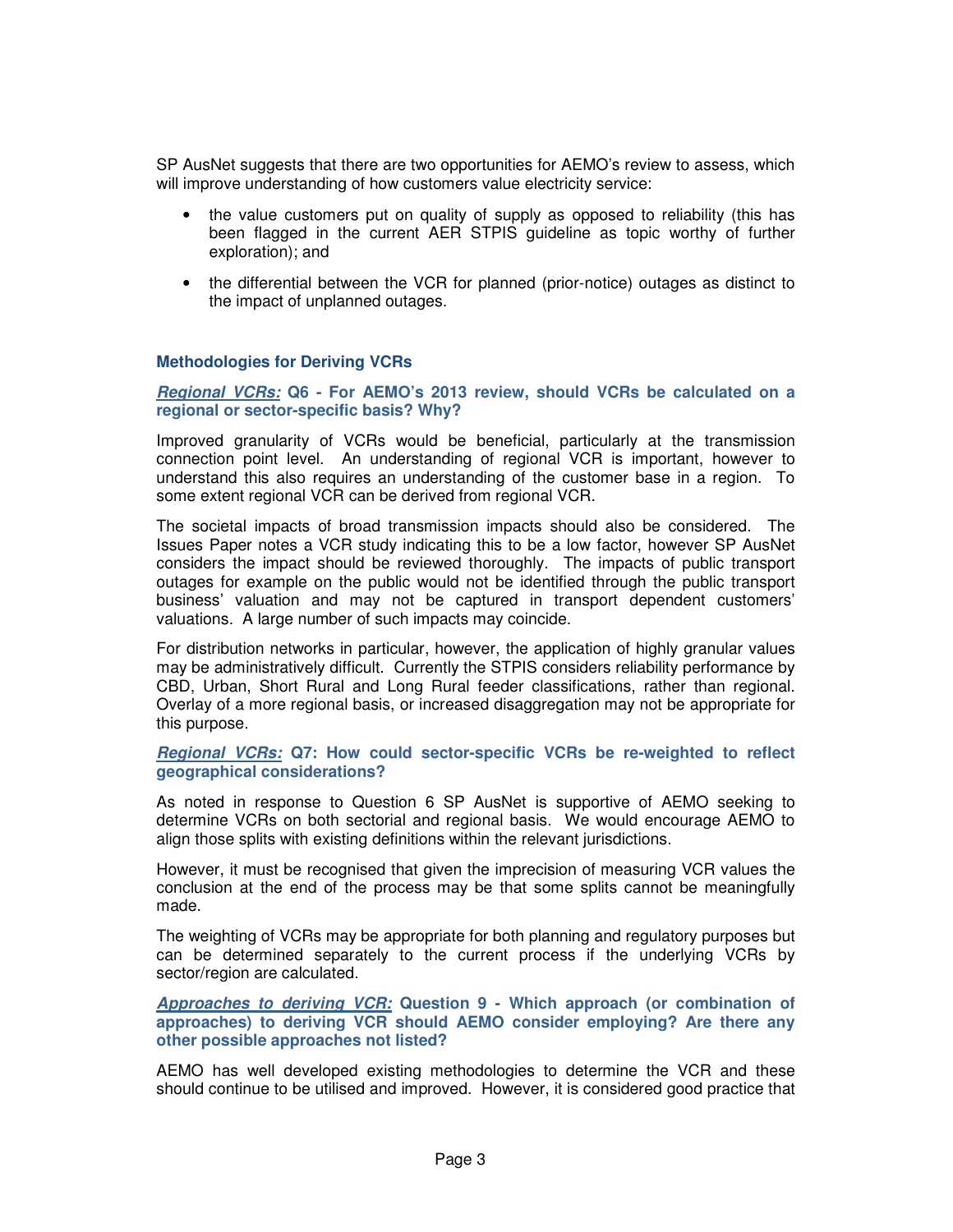where estimates are imprecise more information should be preferred to less. Therefore, AEMO should utilise other techniques as cross checks to counter the known weaknesses in their current techniques.

The societal impacts of broad transmission impacts should also be considered. The Issues Paper notes a VCR study indicating this to be a low factor (section 6.1.4 of Issues Paper), however SP AusNet considers the impact should be specifically considered in the review. The impacts of public transport outages on the public, for example, would not be identified through the public transport business' valuation and may not be captured in transport dependent customers' valuations. A number of such impacts may coincide. Similar examples include loss of communications with emergency services at times of higher risk e.g. total fire ban days, health impact on aged members of society during high ambient temperatures, and loss of water supply and sewerage services.

**Indexing VCR: Question 11 - Should specific indexing of VCR measures be applied? If so, what types of indexing would be appropriate and how often should the index be applied?** 

Given the nature of the individual and societal costs that are being captured in the estimate indexing to income GDP indexes would seem the most appropriate.

**Shortcomings and Potential Improvements to Existing Survey-based VCR Methodologies** 

**Addressing survey anomalies and biases: Question 12 - What strategies or approaches should be used to overcome apparent anomalies and biases in previous VCR surveys?** 

Anomalies are best overcome by applying multiple techniques as a cross check on the primary approach. However it is important that VCR studies apply consistency of approach and repeatability, subject to application of recognised and transparent continuous improvement in a way that would help explain changing values.

The impact of anomalies may also be mitigated by aligning reviews with planning cycles underpinning network service provider revenue determinations. The application of changed VCRs within a regulatory control period would be problematic.

**Addressing survey omissions and limitations: Question 14 - Is survey data on the cost of momentary interruptions likely to be useful to the transmission planning process?** 

There is evidence that the value of momentary interruptions is important to many customers and this should be investigated. We consider that the value of planned interruptions should also be investigated.

**Addressing survey omissions and limitations: Question 19: Can VCR surveys effectively estimate the cost of HILPs or should HILP events be captured separately within the reliability framework?** 

SP AusNet considers that the High Impact Low Probability (HILP) event has different implications when applied to the transmission and distribution networks. For transmission the impact of such an event would be broad, but would be more localised if occurring in